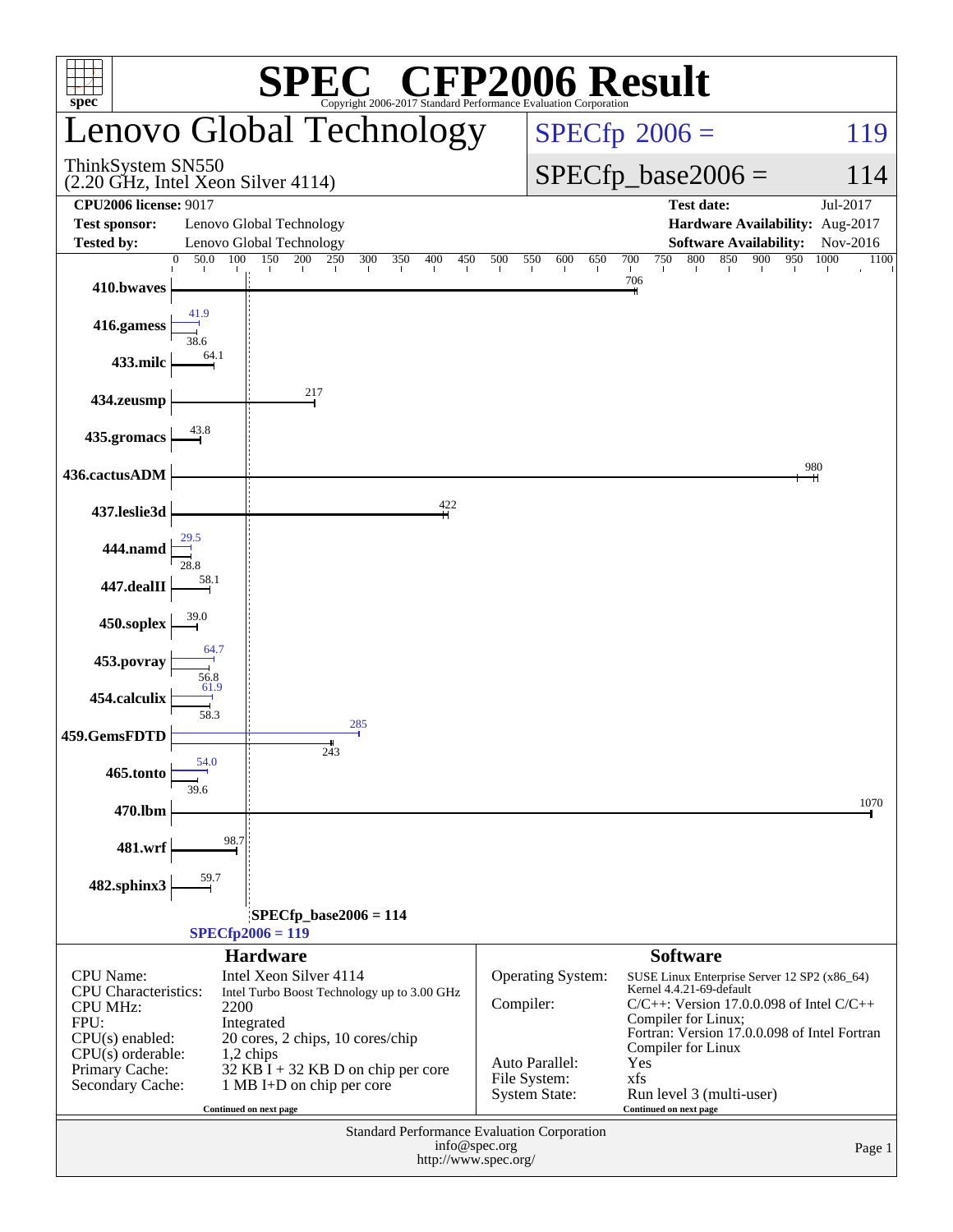| <b>SPEC CFP2006 Result</b><br>ĦТ<br>$spec^*$<br>Convright 2006-2017 Standard Performance Evaluation Cornoration |                                                         |              |                |       |                      |                                                                |                         |              |                   |              |                |              |  |
|-----------------------------------------------------------------------------------------------------------------|---------------------------------------------------------|--------------|----------------|-------|----------------------|----------------------------------------------------------------|-------------------------|--------------|-------------------|--------------|----------------|--------------|--|
| Lenovo Global Technology                                                                                        |                                                         |              |                |       |                      |                                                                | $SPECfp2006 =$<br>119   |              |                   |              |                |              |  |
| ThinkSystem SN550<br>$(2.20 \text{ GHz}, \text{Intel Xeon Silver } 4114)$                                       |                                                         |              |                |       |                      |                                                                | $SPECfp\_base2006 =$    |              |                   |              |                | 114          |  |
| <b>CPU2006 license: 9017</b>                                                                                    |                                                         |              |                |       |                      |                                                                |                         |              | <b>Test date:</b> |              |                | Jul-2017     |  |
| Hardware Availability: Aug-2017<br><b>Test sponsor:</b><br>Lenovo Global Technology                             |                                                         |              |                |       |                      |                                                                |                         |              |                   |              |                |              |  |
| <b>Tested by:</b><br>Lenovo Global Technology<br><b>Software Availability:</b><br>Nov-2016                      |                                                         |              |                |       |                      |                                                                |                         |              |                   |              |                |              |  |
| L <sub>3</sub> Cache:<br>Other Cache:                                                                           | 13.75 MB I+D on chip per chip                           |              |                |       |                      | 64-bit<br><b>Base Pointers:</b><br>Peak Pointers:<br>32/64-bit |                         |              |                   |              |                |              |  |
| Memory:                                                                                                         | None<br>768 GB (24 x 32 GB 2Rx4 PC4-2666V-R, running at |              |                |       |                      |                                                                | Other Software:<br>None |              |                   |              |                |              |  |
| 2400 MHz)<br>Disk Subsystem:<br>1 x 800 GB SATA SSD                                                             |                                                         |              |                |       |                      |                                                                |                         |              |                   |              |                |              |  |
| Other Hardware:<br>None                                                                                         |                                                         |              |                |       |                      |                                                                |                         |              |                   |              |                |              |  |
|                                                                                                                 |                                                         |              |                |       |                      |                                                                |                         |              |                   |              |                |              |  |
|                                                                                                                 |                                                         |              |                |       | <b>Results Table</b> |                                                                |                         |              |                   |              |                |              |  |
|                                                                                                                 | <b>Base</b>                                             |              |                |       |                      |                                                                |                         |              | <b>Peak</b>       |              |                |              |  |
| <b>Benchmark</b>                                                                                                | <b>Seconds</b>                                          | <b>Ratio</b> | <b>Seconds</b> | Ratio | <b>Seconds</b>       | Ratio                                                          | <b>Seconds</b>          | <b>Ratio</b> | <b>Seconds</b>    | <b>Ratio</b> | <b>Seconds</b> | <b>Ratio</b> |  |
| 410.bwaves                                                                                                      | 19.2                                                    | 709          | 19.3           | 706   | 19.3                 | 706                                                            | 19.2                    | 709          | 19.3              | 706          | <b>19.3</b>    | 706          |  |
| 416.gamess                                                                                                      | 508                                                     | 38.6         | 508            | 38.6  | 507                  | 38.6                                                           | 467                     | 41.9         | 468               | 41.9         | 467            | 41.9         |  |
| 433.milc                                                                                                        | 143                                                     | 64.2         | 143            | 64.1  | 144                  | 63.9                                                           | 143                     | 64.2         | 143               | 64.1         | 144            | 63.9         |  |
| 434.zeusmp                                                                                                      | 41.9                                                    | 217          | 41.7           | 218   | 41.9                 | 217                                                            | 41.9                    | 217          | 41.7              | 218          | 41.9           | 217          |  |
| 435.gromacs                                                                                                     | 163                                                     | 43.8         | 164            | 43.6  | 163                  | 43.9                                                           | 163                     | 43.8         | 164               | 43.6         | 163            | 43.9         |  |
| 436.cactusADM                                                                                                   | 12.2                                                    | 980          | 12.1           | 985   | 12.5                 | 955                                                            | 12.2                    | 980          | 12.1              | 985          | 12.5           | 955          |  |
| 437.leslie3d                                                                                                    | 22.3                                                    | 422          | 22.7           | 414   | <u>22.3</u>          | 422                                                            | 22.3                    | 422          | 22.7              | 414          | 22.3           | 422          |  |
| 444.namd                                                                                                        | 278                                                     | 28.8         | 279            | 28.8  | 278                  | 28.8                                                           | 272                     | 29.5         | 272               | 29.5         | 272            | 29.5         |  |
| 447.dealII                                                                                                      | 197                                                     | 58.2         | 197            | 58.1  | 197                  | 58.1                                                           | 197                     | 58.2         | 197               | 58.1         | 197            | 58.1         |  |
| 450.soplex                                                                                                      | 214                                                     | 39.0         | 215            | 38.7  | 213                  | 39.2                                                           | 214                     | 39.0         | 215               | 38.7         | 213            | 39.2         |  |
| 453.povray                                                                                                      | 93.7                                                    | 56.8         | 93.5           | 56.9  | 93.7                 | 56.8                                                           | 82.3                    | 64.7         | 82.2              | 64.7         | 82.2           | 64.7         |  |
| 454.calculix                                                                                                    | 141                                                     | 58.4         | 141            | 58.3  | 142                  | 58.1                                                           | 133                     | 61.9         | 133               | 61.9         | 133            | 61.9         |  |
| 459.GemsFDTD                                                                                                    | 43.6                                                    | 243          | 43.7           | 243   | 43.1                 | 246                                                            | 37.2                    | 285          | 37.0              | 287          | 37.2           | 285          |  |
| 465.tonto                                                                                                       | 248                                                     | 39.6         | 248            | 39.7  | 248                  | 39.6                                                           | 182                     | 54.0         | 183               | 53.9         | 182            | 54.0         |  |
| 470.1bm                                                                                                         | 12.9                                                    | 1070         | 12.9           | 1070  | 12.9                 | 1070                                                           | 12.9                    | 1070         | 12.9              | 1070         | 12.9           | 1070         |  |
| 481.wrf                                                                                                         | 113                                                     | 98.7         | 113            | 99.2  | 114                  | 98.1                                                           | 113                     | 98.7         | 113               | 99.2         | 114            | 98.1         |  |
| $ 482$ .sphinx $3$                                                                                              | 326                                                     | 59.8         | 326            | 59.7  | 327                  | 59.6                                                           | 326                     | 59.8         | 326               | 59.7         | 327            | 59.6         |  |

Results appear in the [order in which they were run.](http://www.spec.org/auto/cpu2006/Docs/result-fields.html#RunOrder) Bold underlined text [indicates a median measurement.](http://www.spec.org/auto/cpu2006/Docs/result-fields.html#Median)

#### **[Operating System Notes](http://www.spec.org/auto/cpu2006/Docs/result-fields.html#OperatingSystemNotes)**

Stack size set to unlimited using "ulimit -s unlimited"

### **[Platform Notes](http://www.spec.org/auto/cpu2006/Docs/result-fields.html#PlatformNotes)**

 BIOS configuration: Choose Operating Mode set to Maximum Performance Hyper-Threading set to Disable DCU Streamer Prefetcher set to Disable DCA set to Disable Patrol Scrub set to Disable LLC dead line alloc set to Disable Sysinfo program /home/cpu2006-1.2-ic17.0/config/sysinfo.rev6993 Revision 6993 of 2015-11-06 (b5e8d4b4eb51ed28d7f98696cbe290c1)

Continued on next page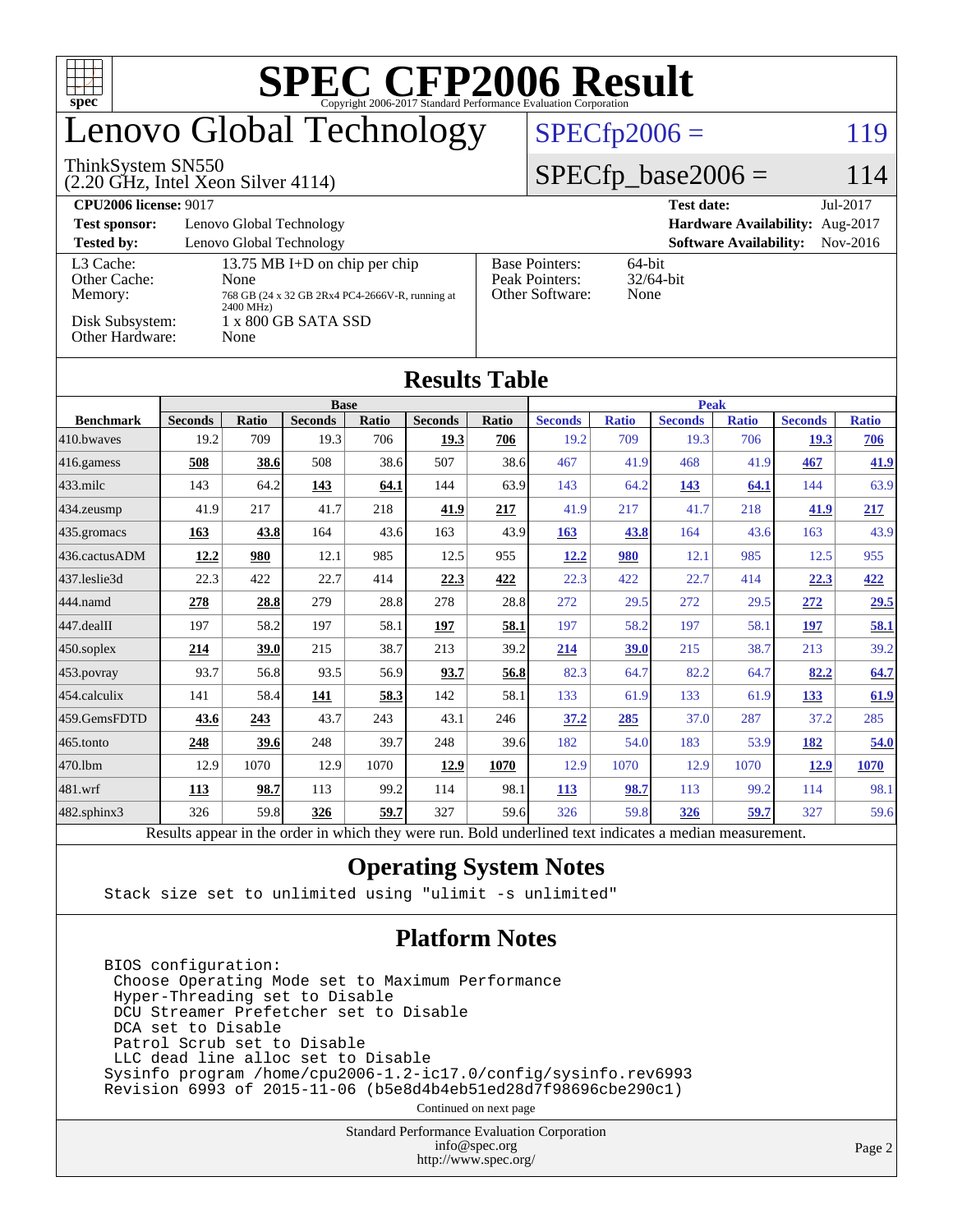

# enovo Global Technology

ThinkSystem SN550

(2.20 GHz, Intel Xeon Silver 4114)

 $SPECTp2006 = 119$ 

 $SPECTp\_base2006 = 114$ 

**[Test sponsor:](http://www.spec.org/auto/cpu2006/Docs/result-fields.html#Testsponsor)** Lenovo Global Technology **[Hardware Availability:](http://www.spec.org/auto/cpu2006/Docs/result-fields.html#HardwareAvailability)** Aug-2017 **[Tested by:](http://www.spec.org/auto/cpu2006/Docs/result-fields.html#Testedby)** Lenovo Global Technology **[Software Availability:](http://www.spec.org/auto/cpu2006/Docs/result-fields.html#SoftwareAvailability)** Nov-2016

**[CPU2006 license:](http://www.spec.org/auto/cpu2006/Docs/result-fields.html#CPU2006license)** 9017 **[Test date:](http://www.spec.org/auto/cpu2006/Docs/result-fields.html#Testdate)** Jul-2017

#### **[Platform Notes \(Continued\)](http://www.spec.org/auto/cpu2006/Docs/result-fields.html#PlatformNotes)**

Standard Performance Evaluation Corporation [info@spec.org](mailto:info@spec.org) <http://www.spec.org/> Page 3 running on SN550-01 Tue Jul 25 09:29:11 2017 This section contains SUT (System Under Test) info as seen by some common utilities. To remove or add to this section, see: <http://www.spec.org/cpu2006/Docs/config.html#sysinfo> From /proc/cpuinfo model name : Intel(R) Xeon(R) Silver 4114 CPU @ 2.20GHz 2 "physical id"s (chips) 20 "processors" cores, siblings (Caution: counting these is hw and system dependent. The following excerpts from /proc/cpuinfo might not be reliable. Use with caution.) cpu cores : 10 siblings : 10 physical 0: cores 0 1 2 3 4 8 9 10 11 12 physical 1: cores 0 1 2 3 4 8 9 10 11 12 cache size : 14080 KB From /proc/meminfo MemTotal: 792245832 kB HugePages\_Total: 0<br>Hugepagesize: 2048 kB Hugepagesize: From /etc/\*release\* /etc/\*version\* SuSE-release: SUSE Linux Enterprise Server 12 (x86\_64) VERSION = 12 PATCHLEVEL = 2 # This file is deprecated and will be removed in a future service pack or release. # Please check /etc/os-release for details about this release. os-release: NAME="SLES" VERSION="12-SP2" VERSION\_ID="12.2" PRETTY\_NAME="SUSE Linux Enterprise Server 12 SP2" ID="sles" ANSI\_COLOR="0;32" CPE\_NAME="cpe:/o:suse:sles:12:sp2" uname -a: Linux SN550-01 4.4.21-69-default #1 SMP Tue Oct 25 10:58:20 UTC 2016 (9464f67) x86\_64 x86\_64 x86\_64 GNU/Linux run-level 3 Jul 25 09:28 SPEC is set to: /home/cpu2006-1.2-ic17.0 Filesystem Type Size Used Avail Use% Mounted on<br>
/dev/sda4 xfs 689G 82G 608G 12% /home 82G 608G 12% /home Additional information from dmidecode: Continued on next page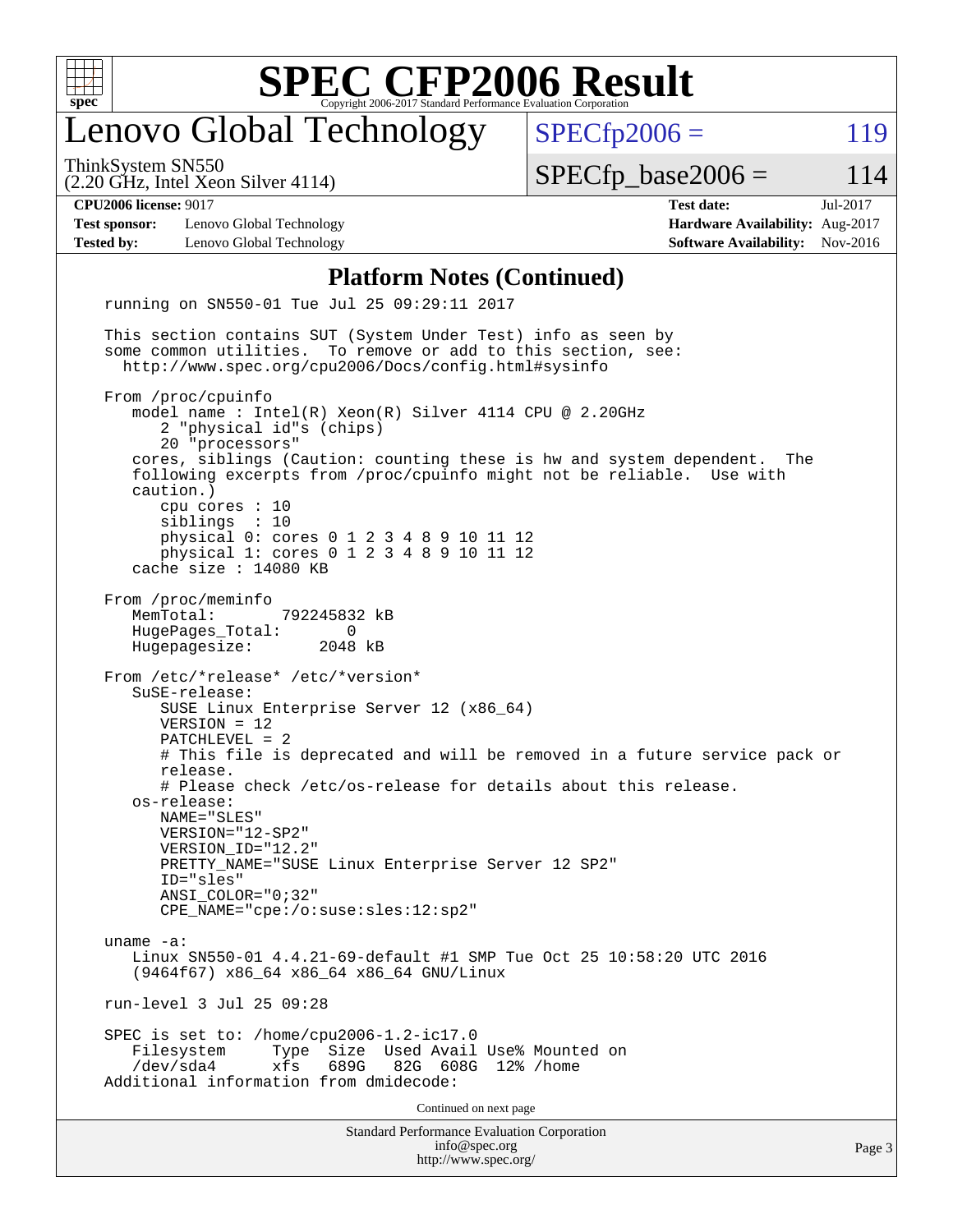

# enovo Global Technology

ThinkSystem SN550

 $SPECTp2006 = 119$ 

(2.20 GHz, Intel Xeon Silver 4114)

 $SPECTp\_base2006 = 114$ 

**[Test sponsor:](http://www.spec.org/auto/cpu2006/Docs/result-fields.html#Testsponsor)** Lenovo Global Technology **[Hardware Availability:](http://www.spec.org/auto/cpu2006/Docs/result-fields.html#HardwareAvailability)** Aug-2017 **[Tested by:](http://www.spec.org/auto/cpu2006/Docs/result-fields.html#Testedby)** Lenovo Global Technology **[Software Availability:](http://www.spec.org/auto/cpu2006/Docs/result-fields.html#SoftwareAvailability)** Nov-2016

**[CPU2006 license:](http://www.spec.org/auto/cpu2006/Docs/result-fields.html#CPU2006license)** 9017 **[Test date:](http://www.spec.org/auto/cpu2006/Docs/result-fields.html#Testdate)** Jul-2017

#### **[Platform Notes \(Continued\)](http://www.spec.org/auto/cpu2006/Docs/result-fields.html#PlatformNotes)**

 Warning: Use caution when you interpret this section. The 'dmidecode' program reads system data which is "intended to allow hardware to be accurately determined", but the intent may not be met, as there are frequent changes to hardware, firmware, and the "DMTF SMBIOS" standard.

 BIOS Lenovo -[IVE109A-1.00]- 04/27/2017 Memory: 24x Samsung M393A4K40BB2-CTD 32 GB 2 rank 2666 MHz, configured at 2400 MHz

(End of data from sysinfo program)

#### **[General Notes](http://www.spec.org/auto/cpu2006/Docs/result-fields.html#GeneralNotes)**

Environment variables set by runspec before the start of the run: KMP\_AFFINITY = "granularity=fine,compact" LD\_LIBRARY\_PATH = "/home/cpu2006-1.2-ic17.0/libs/32:/home/cpu2006-1.2-ic17.0/libs/64:/home/cpu2006-1.2-ic17.0/sh10.2" OMP NUM THREADS = "20"

 Binaries compiled on a system with 1x Intel Core i7-4790 CPU + 32GB RAM memory using Redhat Enterprise Linux 7.2 Transparent Huge Pages disabled with: echo never > /sys/kernel/mm/transparent\_hugepage/enabled

### **[Base Compiler Invocation](http://www.spec.org/auto/cpu2006/Docs/result-fields.html#BaseCompilerInvocation)**

[C benchmarks](http://www.spec.org/auto/cpu2006/Docs/result-fields.html#Cbenchmarks): [icc -m64](http://www.spec.org/cpu2006/results/res2017q4/cpu2006-20170918-50068.flags.html#user_CCbase_intel_icc_64bit_bda6cc9af1fdbb0edc3795bac97ada53)

[C++ benchmarks:](http://www.spec.org/auto/cpu2006/Docs/result-fields.html#CXXbenchmarks) [icpc -m64](http://www.spec.org/cpu2006/results/res2017q4/cpu2006-20170918-50068.flags.html#user_CXXbase_intel_icpc_64bit_fc66a5337ce925472a5c54ad6a0de310)

[Fortran benchmarks](http://www.spec.org/auto/cpu2006/Docs/result-fields.html#Fortranbenchmarks): [ifort -m64](http://www.spec.org/cpu2006/results/res2017q4/cpu2006-20170918-50068.flags.html#user_FCbase_intel_ifort_64bit_ee9d0fb25645d0210d97eb0527dcc06e)

[Benchmarks using both Fortran and C](http://www.spec.org/auto/cpu2006/Docs/result-fields.html#BenchmarksusingbothFortranandC): [icc -m64](http://www.spec.org/cpu2006/results/res2017q4/cpu2006-20170918-50068.flags.html#user_CC_FCbase_intel_icc_64bit_bda6cc9af1fdbb0edc3795bac97ada53) [ifort -m64](http://www.spec.org/cpu2006/results/res2017q4/cpu2006-20170918-50068.flags.html#user_CC_FCbase_intel_ifort_64bit_ee9d0fb25645d0210d97eb0527dcc06e)

### **[Base Portability Flags](http://www.spec.org/auto/cpu2006/Docs/result-fields.html#BasePortabilityFlags)**

 410.bwaves: [-DSPEC\\_CPU\\_LP64](http://www.spec.org/cpu2006/results/res2017q4/cpu2006-20170918-50068.flags.html#suite_basePORTABILITY410_bwaves_DSPEC_CPU_LP64) 416.gamess: [-DSPEC\\_CPU\\_LP64](http://www.spec.org/cpu2006/results/res2017q4/cpu2006-20170918-50068.flags.html#suite_basePORTABILITY416_gamess_DSPEC_CPU_LP64) 433.milc: [-DSPEC\\_CPU\\_LP64](http://www.spec.org/cpu2006/results/res2017q4/cpu2006-20170918-50068.flags.html#suite_basePORTABILITY433_milc_DSPEC_CPU_LP64) 434.zeusmp: [-DSPEC\\_CPU\\_LP64](http://www.spec.org/cpu2006/results/res2017q4/cpu2006-20170918-50068.flags.html#suite_basePORTABILITY434_zeusmp_DSPEC_CPU_LP64) 435.gromacs: [-DSPEC\\_CPU\\_LP64](http://www.spec.org/cpu2006/results/res2017q4/cpu2006-20170918-50068.flags.html#suite_basePORTABILITY435_gromacs_DSPEC_CPU_LP64) [-nofor\\_main](http://www.spec.org/cpu2006/results/res2017q4/cpu2006-20170918-50068.flags.html#user_baseLDPORTABILITY435_gromacs_f-nofor_main) 436.cactusADM: [-DSPEC\\_CPU\\_LP64](http://www.spec.org/cpu2006/results/res2017q4/cpu2006-20170918-50068.flags.html#suite_basePORTABILITY436_cactusADM_DSPEC_CPU_LP64) [-nofor\\_main](http://www.spec.org/cpu2006/results/res2017q4/cpu2006-20170918-50068.flags.html#user_baseLDPORTABILITY436_cactusADM_f-nofor_main) 437.leslie3d: [-DSPEC\\_CPU\\_LP64](http://www.spec.org/cpu2006/results/res2017q4/cpu2006-20170918-50068.flags.html#suite_basePORTABILITY437_leslie3d_DSPEC_CPU_LP64)

Continued on next page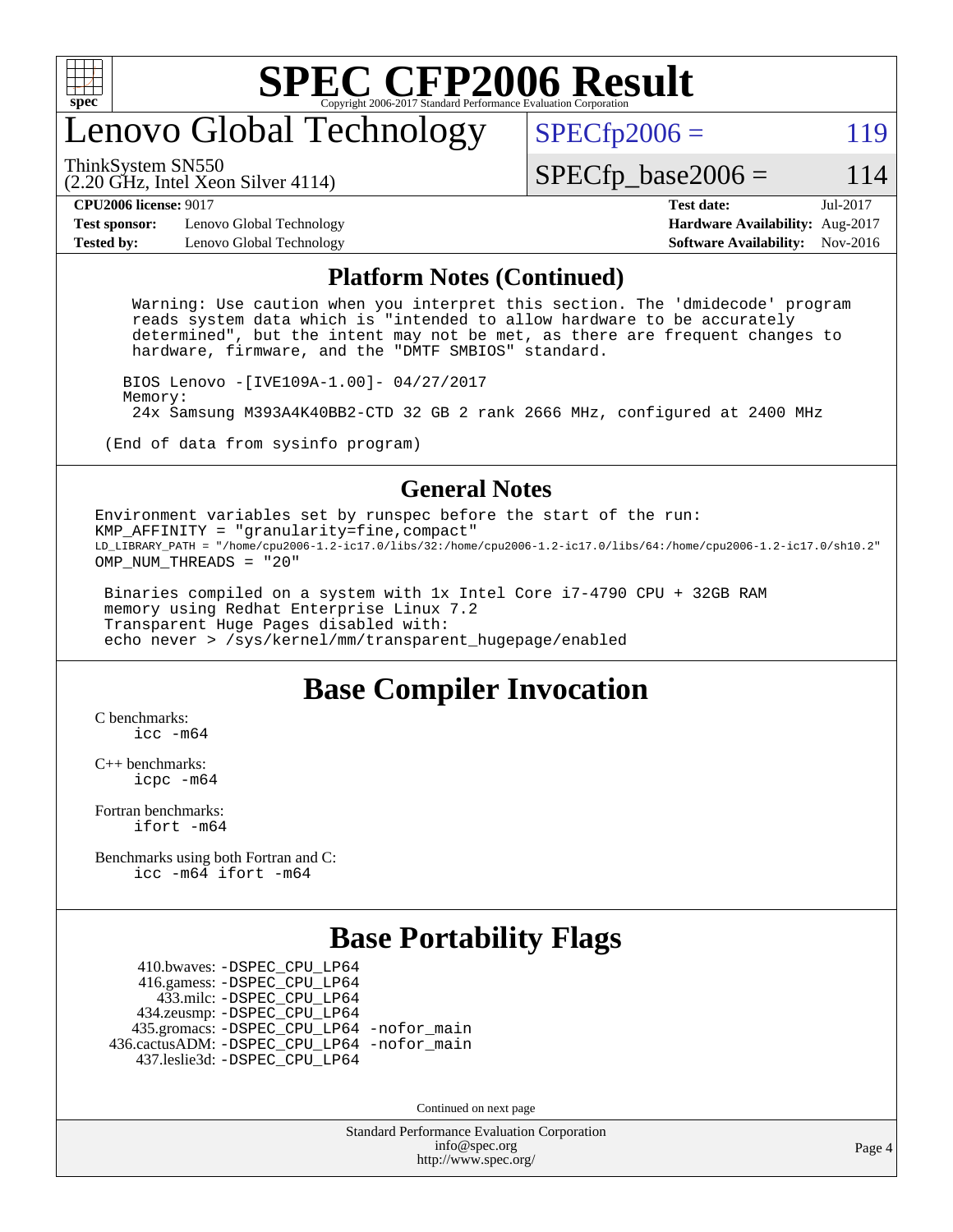

enovo Global Technology

ThinkSystem SN550

(2.20 GHz, Intel Xeon Silver 4114)

 $SPECTp2006 = 119$ 

 $SPECTp\_base2006 = 114$ 

**[Test sponsor:](http://www.spec.org/auto/cpu2006/Docs/result-fields.html#Testsponsor)** Lenovo Global Technology **[Hardware Availability:](http://www.spec.org/auto/cpu2006/Docs/result-fields.html#HardwareAvailability)** Aug-2017

**[CPU2006 license:](http://www.spec.org/auto/cpu2006/Docs/result-fields.html#CPU2006license)** 9017 **[Test date:](http://www.spec.org/auto/cpu2006/Docs/result-fields.html#Testdate)** Jul-2017 **[Tested by:](http://www.spec.org/auto/cpu2006/Docs/result-fields.html#Testedby)** Lenovo Global Technology **[Software Availability:](http://www.spec.org/auto/cpu2006/Docs/result-fields.html#SoftwareAvailability)** Nov-2016

# **[Base Portability Flags \(Continued\)](http://www.spec.org/auto/cpu2006/Docs/result-fields.html#BasePortabilityFlags)**

 444.namd: [-DSPEC\\_CPU\\_LP64](http://www.spec.org/cpu2006/results/res2017q4/cpu2006-20170918-50068.flags.html#suite_basePORTABILITY444_namd_DSPEC_CPU_LP64) 447.dealII: [-DSPEC\\_CPU\\_LP64](http://www.spec.org/cpu2006/results/res2017q4/cpu2006-20170918-50068.flags.html#suite_basePORTABILITY447_dealII_DSPEC_CPU_LP64) 450.soplex: [-DSPEC\\_CPU\\_LP64](http://www.spec.org/cpu2006/results/res2017q4/cpu2006-20170918-50068.flags.html#suite_basePORTABILITY450_soplex_DSPEC_CPU_LP64) 453.povray: [-DSPEC\\_CPU\\_LP64](http://www.spec.org/cpu2006/results/res2017q4/cpu2006-20170918-50068.flags.html#suite_basePORTABILITY453_povray_DSPEC_CPU_LP64) 454.calculix: [-DSPEC\\_CPU\\_LP64](http://www.spec.org/cpu2006/results/res2017q4/cpu2006-20170918-50068.flags.html#suite_basePORTABILITY454_calculix_DSPEC_CPU_LP64) [-nofor\\_main](http://www.spec.org/cpu2006/results/res2017q4/cpu2006-20170918-50068.flags.html#user_baseLDPORTABILITY454_calculix_f-nofor_main) 459.GemsFDTD: [-DSPEC\\_CPU\\_LP64](http://www.spec.org/cpu2006/results/res2017q4/cpu2006-20170918-50068.flags.html#suite_basePORTABILITY459_GemsFDTD_DSPEC_CPU_LP64) 465.tonto: [-DSPEC\\_CPU\\_LP64](http://www.spec.org/cpu2006/results/res2017q4/cpu2006-20170918-50068.flags.html#suite_basePORTABILITY465_tonto_DSPEC_CPU_LP64) 470.lbm: [-DSPEC\\_CPU\\_LP64](http://www.spec.org/cpu2006/results/res2017q4/cpu2006-20170918-50068.flags.html#suite_basePORTABILITY470_lbm_DSPEC_CPU_LP64) 482.sphinx3: [-DSPEC\\_CPU\\_LP64](http://www.spec.org/cpu2006/results/res2017q4/cpu2006-20170918-50068.flags.html#suite_basePORTABILITY482_sphinx3_DSPEC_CPU_LP64)

481.wrf: [-DSPEC\\_CPU\\_LP64](http://www.spec.org/cpu2006/results/res2017q4/cpu2006-20170918-50068.flags.html#suite_basePORTABILITY481_wrf_DSPEC_CPU_LP64) [-DSPEC\\_CPU\\_CASE\\_FLAG](http://www.spec.org/cpu2006/results/res2017q4/cpu2006-20170918-50068.flags.html#b481.wrf_baseCPORTABILITY_DSPEC_CPU_CASE_FLAG) [-DSPEC\\_CPU\\_LINUX](http://www.spec.org/cpu2006/results/res2017q4/cpu2006-20170918-50068.flags.html#b481.wrf_baseCPORTABILITY_DSPEC_CPU_LINUX)

### **[Base Optimization Flags](http://www.spec.org/auto/cpu2006/Docs/result-fields.html#BaseOptimizationFlags)**

[C benchmarks](http://www.spec.org/auto/cpu2006/Docs/result-fields.html#Cbenchmarks):

[-xCORE-AVX2](http://www.spec.org/cpu2006/results/res2017q4/cpu2006-20170918-50068.flags.html#user_CCbase_f-xCORE-AVX2) [-ipo](http://www.spec.org/cpu2006/results/res2017q4/cpu2006-20170918-50068.flags.html#user_CCbase_f-ipo) [-O3](http://www.spec.org/cpu2006/results/res2017q4/cpu2006-20170918-50068.flags.html#user_CCbase_f-O3) [-no-prec-div](http://www.spec.org/cpu2006/results/res2017q4/cpu2006-20170918-50068.flags.html#user_CCbase_f-no-prec-div) [-parallel](http://www.spec.org/cpu2006/results/res2017q4/cpu2006-20170918-50068.flags.html#user_CCbase_f-parallel) [-qopt-prefetch](http://www.spec.org/cpu2006/results/res2017q4/cpu2006-20170918-50068.flags.html#user_CCbase_f-qopt-prefetch)

[C++ benchmarks:](http://www.spec.org/auto/cpu2006/Docs/result-fields.html#CXXbenchmarks) [-xCORE-AVX2](http://www.spec.org/cpu2006/results/res2017q4/cpu2006-20170918-50068.flags.html#user_CXXbase_f-xCORE-AVX2) [-ipo](http://www.spec.org/cpu2006/results/res2017q4/cpu2006-20170918-50068.flags.html#user_CXXbase_f-ipo) [-O3](http://www.spec.org/cpu2006/results/res2017q4/cpu2006-20170918-50068.flags.html#user_CXXbase_f-O3) [-no-prec-div](http://www.spec.org/cpu2006/results/res2017q4/cpu2006-20170918-50068.flags.html#user_CXXbase_f-no-prec-div) [-qopt-prefetch](http://www.spec.org/cpu2006/results/res2017q4/cpu2006-20170918-50068.flags.html#user_CXXbase_f-qopt-prefetch)

[Fortran benchmarks](http://www.spec.org/auto/cpu2006/Docs/result-fields.html#Fortranbenchmarks): [-xCORE-AVX2](http://www.spec.org/cpu2006/results/res2017q4/cpu2006-20170918-50068.flags.html#user_FCbase_f-xCORE-AVX2) [-ipo](http://www.spec.org/cpu2006/results/res2017q4/cpu2006-20170918-50068.flags.html#user_FCbase_f-ipo) [-O3](http://www.spec.org/cpu2006/results/res2017q4/cpu2006-20170918-50068.flags.html#user_FCbase_f-O3) [-no-prec-div](http://www.spec.org/cpu2006/results/res2017q4/cpu2006-20170918-50068.flags.html#user_FCbase_f-no-prec-div) [-parallel](http://www.spec.org/cpu2006/results/res2017q4/cpu2006-20170918-50068.flags.html#user_FCbase_f-parallel) [-qopt-prefetch](http://www.spec.org/cpu2006/results/res2017q4/cpu2006-20170918-50068.flags.html#user_FCbase_f-qopt-prefetch)

[Benchmarks using both Fortran and C](http://www.spec.org/auto/cpu2006/Docs/result-fields.html#BenchmarksusingbothFortranandC): [-xCORE-AVX2](http://www.spec.org/cpu2006/results/res2017q4/cpu2006-20170918-50068.flags.html#user_CC_FCbase_f-xCORE-AVX2) [-ipo](http://www.spec.org/cpu2006/results/res2017q4/cpu2006-20170918-50068.flags.html#user_CC_FCbase_f-ipo) [-O3](http://www.spec.org/cpu2006/results/res2017q4/cpu2006-20170918-50068.flags.html#user_CC_FCbase_f-O3) [-no-prec-div](http://www.spec.org/cpu2006/results/res2017q4/cpu2006-20170918-50068.flags.html#user_CC_FCbase_f-no-prec-div) [-parallel](http://www.spec.org/cpu2006/results/res2017q4/cpu2006-20170918-50068.flags.html#user_CC_FCbase_f-parallel) [-qopt-prefetch](http://www.spec.org/cpu2006/results/res2017q4/cpu2006-20170918-50068.flags.html#user_CC_FCbase_f-qopt-prefetch)

### **[Peak Compiler Invocation](http://www.spec.org/auto/cpu2006/Docs/result-fields.html#PeakCompilerInvocation)**

[C benchmarks](http://www.spec.org/auto/cpu2006/Docs/result-fields.html#Cbenchmarks): [icc -m64](http://www.spec.org/cpu2006/results/res2017q4/cpu2006-20170918-50068.flags.html#user_CCpeak_intel_icc_64bit_bda6cc9af1fdbb0edc3795bac97ada53)

[C++ benchmarks:](http://www.spec.org/auto/cpu2006/Docs/result-fields.html#CXXbenchmarks) [icpc -m64](http://www.spec.org/cpu2006/results/res2017q4/cpu2006-20170918-50068.flags.html#user_CXXpeak_intel_icpc_64bit_fc66a5337ce925472a5c54ad6a0de310)

[Fortran benchmarks](http://www.spec.org/auto/cpu2006/Docs/result-fields.html#Fortranbenchmarks): [ifort -m64](http://www.spec.org/cpu2006/results/res2017q4/cpu2006-20170918-50068.flags.html#user_FCpeak_intel_ifort_64bit_ee9d0fb25645d0210d97eb0527dcc06e)

[Benchmarks using both Fortran and C](http://www.spec.org/auto/cpu2006/Docs/result-fields.html#BenchmarksusingbothFortranandC): [icc -m64](http://www.spec.org/cpu2006/results/res2017q4/cpu2006-20170918-50068.flags.html#user_CC_FCpeak_intel_icc_64bit_bda6cc9af1fdbb0edc3795bac97ada53) [ifort -m64](http://www.spec.org/cpu2006/results/res2017q4/cpu2006-20170918-50068.flags.html#user_CC_FCpeak_intel_ifort_64bit_ee9d0fb25645d0210d97eb0527dcc06e)

# **[Peak Portability Flags](http://www.spec.org/auto/cpu2006/Docs/result-fields.html#PeakPortabilityFlags)**

Same as Base Portability Flags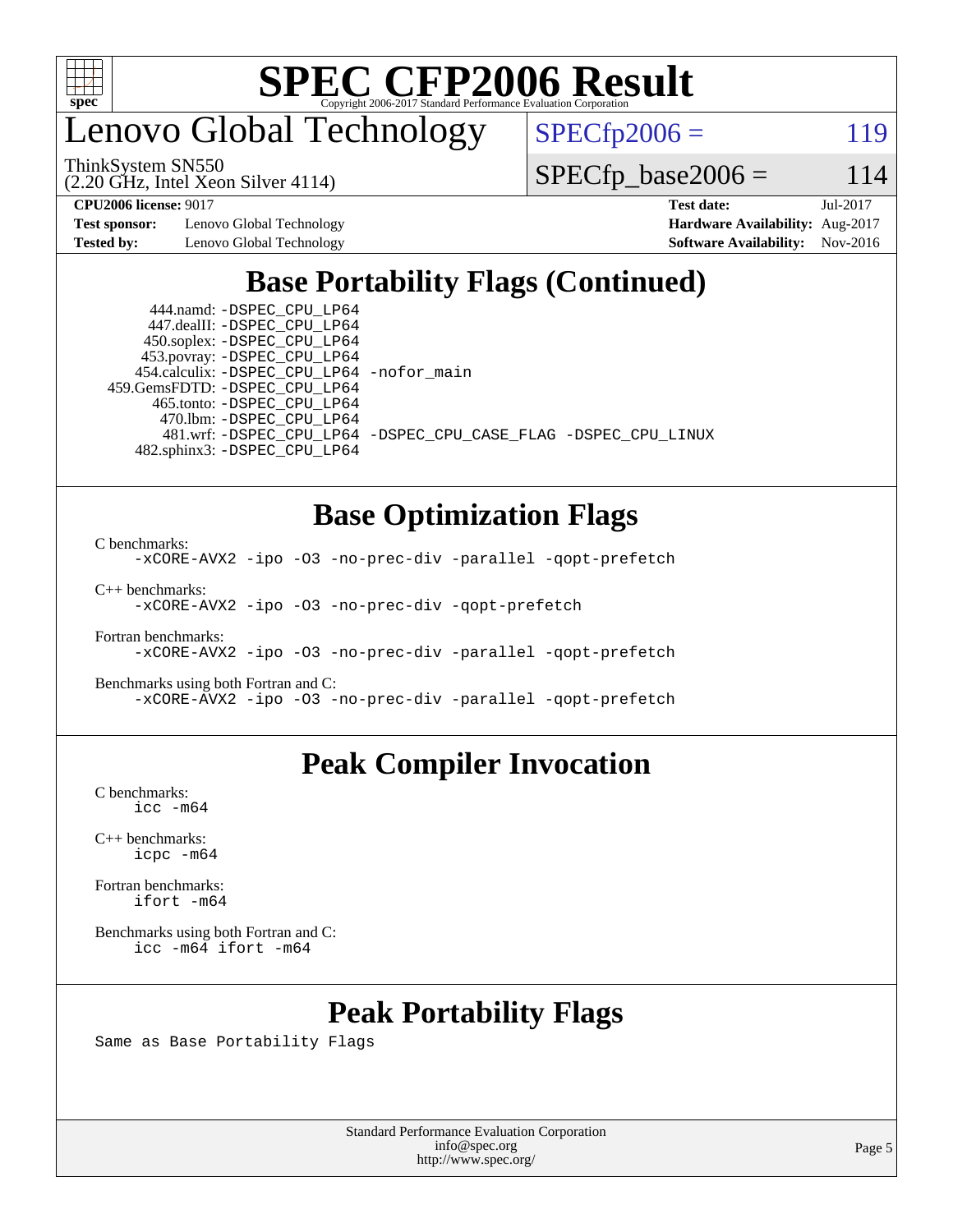

# enovo Global Technology

ThinkSystem SN550

 $SPECTp2006 = 119$ 

(2.20 GHz, Intel Xeon Silver 4114)

 $SPECTp\_base2006 = 114$ 

**[Test sponsor:](http://www.spec.org/auto/cpu2006/Docs/result-fields.html#Testsponsor)** Lenovo Global Technology **[Hardware Availability:](http://www.spec.org/auto/cpu2006/Docs/result-fields.html#HardwareAvailability)** Aug-2017 **[Tested by:](http://www.spec.org/auto/cpu2006/Docs/result-fields.html#Testedby)** Lenovo Global Technology **[Software Availability:](http://www.spec.org/auto/cpu2006/Docs/result-fields.html#SoftwareAvailability)** Nov-2016

**[CPU2006 license:](http://www.spec.org/auto/cpu2006/Docs/result-fields.html#CPU2006license)** 9017 **[Test date:](http://www.spec.org/auto/cpu2006/Docs/result-fields.html#Testdate)** Jul-2017

# **[Peak Optimization Flags](http://www.spec.org/auto/cpu2006/Docs/result-fields.html#PeakOptimizationFlags)**

[C benchmarks](http://www.spec.org/auto/cpu2006/Docs/result-fields.html#Cbenchmarks):

433.milc: basepeak = yes

 $470.$ lbm: basepeak = yes

 $482$ .sphinx3: basepeak = yes

[C++ benchmarks:](http://www.spec.org/auto/cpu2006/Docs/result-fields.html#CXXbenchmarks)

 444.namd: [-prof-gen](http://www.spec.org/cpu2006/results/res2017q4/cpu2006-20170918-50068.flags.html#user_peakPASS1_CXXFLAGSPASS1_LDFLAGS444_namd_prof_gen_e43856698f6ca7b7e442dfd80e94a8fc)(pass 1) [-prof-use](http://www.spec.org/cpu2006/results/res2017q4/cpu2006-20170918-50068.flags.html#user_peakPASS2_CXXFLAGSPASS2_LDFLAGS444_namd_prof_use_bccf7792157ff70d64e32fe3e1250b55)(pass 2) [-xCORE-AVX2](http://www.spec.org/cpu2006/results/res2017q4/cpu2006-20170918-50068.flags.html#user_peakPASS2_CXXFLAGSPASS2_LDFLAGS444_namd_f-xCORE-AVX2)(pass 2)  $-par-num-threads=1(pass 1) -ipo(pass 2) -O3(pass 2)$  $-par-num-threads=1(pass 1) -ipo(pass 2) -O3(pass 2)$  $-par-num-threads=1(pass 1) -ipo(pass 2) -O3(pass 2)$  $-par-num-threads=1(pass 1) -ipo(pass 2) -O3(pass 2)$  $-par-num-threads=1(pass 1) -ipo(pass 2) -O3(pass 2)$  $-par-num-threads=1(pass 1) -ipo(pass 2) -O3(pass 2)$ [-no-prec-div](http://www.spec.org/cpu2006/results/res2017q4/cpu2006-20170918-50068.flags.html#user_peakPASS2_CXXFLAGSPASS2_LDFLAGS444_namd_f-no-prec-div)(pass 2) [-fno-alias](http://www.spec.org/cpu2006/results/res2017q4/cpu2006-20170918-50068.flags.html#user_peakCXXOPTIMIZEOPTIMIZE444_namd_f-no-alias_694e77f6c5a51e658e82ccff53a9e63a) [-auto-ilp32](http://www.spec.org/cpu2006/results/res2017q4/cpu2006-20170918-50068.flags.html#user_peakCXXOPTIMIZE444_namd_f-auto-ilp32)

447.dealII: basepeak = yes

 $450$ .soplex: basepeak = yes

```
 453.povray: -prof-gen(pass 1) -prof-use(pass 2) -xCORE-AVX2(pass 2)
         -par-num-threads=1-ipo-O3(pass 2)-no-prec-div(pass 2) -unroll4 -ansi-alias
```
[Fortran benchmarks](http://www.spec.org/auto/cpu2006/Docs/result-fields.html#Fortranbenchmarks):

 $410.bwaves: basepeak = yes$ 

 416.gamess: [-prof-gen](http://www.spec.org/cpu2006/results/res2017q4/cpu2006-20170918-50068.flags.html#user_peakPASS1_FFLAGSPASS1_LDFLAGS416_gamess_prof_gen_e43856698f6ca7b7e442dfd80e94a8fc)(pass 1) [-prof-use](http://www.spec.org/cpu2006/results/res2017q4/cpu2006-20170918-50068.flags.html#user_peakPASS2_FFLAGSPASS2_LDFLAGS416_gamess_prof_use_bccf7792157ff70d64e32fe3e1250b55)(pass 2) [-xCORE-AVX2](http://www.spec.org/cpu2006/results/res2017q4/cpu2006-20170918-50068.flags.html#user_peakPASS2_FFLAGSPASS2_LDFLAGS416_gamess_f-xCORE-AVX2)(pass 2)  $-par-num-threads=1(pass 1) -ipo(pass 2) -O3(pass 2)$  $-par-num-threads=1(pass 1) -ipo(pass 2) -O3(pass 2)$  $-par-num-threads=1(pass 1) -ipo(pass 2) -O3(pass 2)$  $-par-num-threads=1(pass 1) -ipo(pass 2) -O3(pass 2)$  $-par-num-threads=1(pass 1) -ipo(pass 2) -O3(pass 2)$  $-par-num-threads=1(pass 1) -ipo(pass 2) -O3(pass 2)$ [-no-prec-div](http://www.spec.org/cpu2006/results/res2017q4/cpu2006-20170918-50068.flags.html#user_peakPASS2_FFLAGSPASS2_LDFLAGS416_gamess_f-no-prec-div)(pass 2) [-unroll2](http://www.spec.org/cpu2006/results/res2017q4/cpu2006-20170918-50068.flags.html#user_peakOPTIMIZE416_gamess_f-unroll_784dae83bebfb236979b41d2422d7ec2) [-inline-level=0](http://www.spec.org/cpu2006/results/res2017q4/cpu2006-20170918-50068.flags.html#user_peakOPTIMIZE416_gamess_f-inline-level_318d07a09274ad25e8d15dbfaa68ba50) [-scalar-rep-](http://www.spec.org/cpu2006/results/res2017q4/cpu2006-20170918-50068.flags.html#user_peakOPTIMIZE416_gamess_f-disablescalarrep_abbcad04450fb118e4809c81d83c8a1d)

 $434$ .zeusmp: basepeak = yes

437.leslie3d: basepeak = yes

```
 459.GemsFDTD: -prof-gen(pass 1) -prof-use(pass 2) -xCORE-AVX2(pass 2)
            -par-num-threads=1-ipo-O3(pass 2)-no-prec-div(pass 2) -unroll2 -inline-level=0
            -qopt-prefetch -parallel
```
 465.tonto: [-prof-gen](http://www.spec.org/cpu2006/results/res2017q4/cpu2006-20170918-50068.flags.html#user_peakPASS1_FFLAGSPASS1_LDFLAGS465_tonto_prof_gen_e43856698f6ca7b7e442dfd80e94a8fc)(pass 1) [-prof-use](http://www.spec.org/cpu2006/results/res2017q4/cpu2006-20170918-50068.flags.html#user_peakPASS2_FFLAGSPASS2_LDFLAGS465_tonto_prof_use_bccf7792157ff70d64e32fe3e1250b55)(pass 2) [-xCORE-AVX2](http://www.spec.org/cpu2006/results/res2017q4/cpu2006-20170918-50068.flags.html#user_peakPASS2_FFLAGSPASS2_LDFLAGS465_tonto_f-xCORE-AVX2)(pass 2)  $-par-num-threads=1(pass 1) -ipo(pass 2) -O3(pass 2)$  $-par-num-threads=1(pass 1) -ipo(pass 2) -O3(pass 2)$  $-par-num-threads=1(pass 1) -ipo(pass 2) -O3(pass 2)$  $-par-num-threads=1(pass 1) -ipo(pass 2) -O3(pass 2)$  $-par-num-threads=1(pass 1) -ipo(pass 2) -O3(pass 2)$  $-par-num-threads=1(pass 1) -ipo(pass 2) -O3(pass 2)$ [-no-prec-div](http://www.spec.org/cpu2006/results/res2017q4/cpu2006-20170918-50068.flags.html#user_peakPASS2_FFLAGSPASS2_LDFLAGS465_tonto_f-no-prec-div)(pass 2) [-inline-calloc](http://www.spec.org/cpu2006/results/res2017q4/cpu2006-20170918-50068.flags.html#user_peakOPTIMIZE465_tonto_f-inline-calloc) [-qopt-malloc-options=3](http://www.spec.org/cpu2006/results/res2017q4/cpu2006-20170918-50068.flags.html#user_peakOPTIMIZE465_tonto_f-qopt-malloc-options_0fcb435012e78f27d57f473818e45fe4) [-auto](http://www.spec.org/cpu2006/results/res2017q4/cpu2006-20170918-50068.flags.html#user_peakOPTIMIZE465_tonto_f-auto) [-unroll4](http://www.spec.org/cpu2006/results/res2017q4/cpu2006-20170918-50068.flags.html#user_peakOPTIMIZE465_tonto_f-unroll_4e5e4ed65b7fd20bdcd365bec371b81f)

[Benchmarks using both Fortran and C](http://www.spec.org/auto/cpu2006/Docs/result-fields.html#BenchmarksusingbothFortranandC):

435.gromacs: basepeak = yes

 $436.cactusADM:basepeak = yes$ 

Continued on next page

| <b>Standard Performance Evaluation Corporation</b> |
|----------------------------------------------------|
| info@spec.org                                      |
| http://www.spec.org/                               |